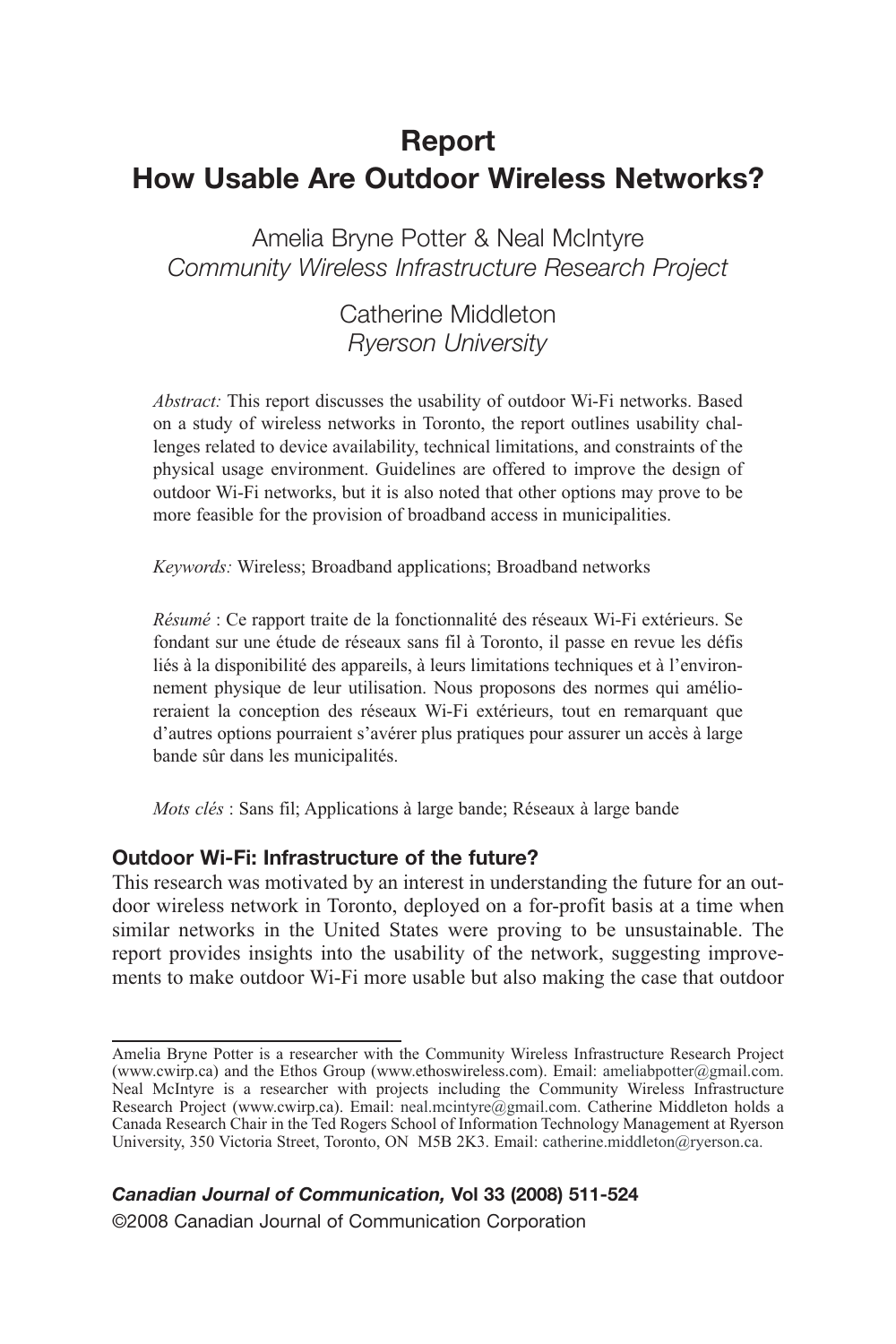wireless Internet deployments are not likely to serve the needs of users looking for reliable, everyday Internet access. The research was conducted by members of the Community Wireless Infrastructure Research Project (www.cwirp.ca) and is part of a broader study of public broadband infrastructures.

Over the past few years hundreds of communities in North America have established their own broadband networks (Vos, 2007). Wireless technology has played a key role in many of these developments. Because it is relatively inexpensive to deploy, and because it operates on open (i.e., unlicenced or licenceexempt) spectrum, Wi-Fi has lowered the barriers to entry for building Internet infrastructure (Lehr & McKnight, 2003; Sandvig, 2004; Sirbu, Lehr, & Gillett, 2006). Cities and community organizations that use wireless technology have typically chosen one of two infrastructure models, either (1) aiming to seamlessly cover an entire area—such as a city or its downtown core—with a wireless signal, or (2) providing more site-specific access via hotspots in public spaces, cafés, or other locations (Shamp, 2004).

In Canada, the City of Fredericton's Fred-eZone (www.fred-ezone.com) and Montréal's Île Sans Fil (www.ilesansfil.org) have been providing wireless Internet access to local residents and visitors for several years, with many of their hotspots providing connectivity to indoor locations (cafés in Montréal; hotels, malls, the airport, a truck stop, and cafés in Fredericton—see Crow & Miller, 2008, and Powell, 2008, for detailed descriptions of the Île Sans Fil and FredeZone networks). But many wireless networks, whether hotspot- or area-based, have focused on providing outdoor access. For example, ubiquitous networks such as Toronto's One Zone or Google's Mountain View, California, network have been engineered to primarily provide outdoor coverage, and community groups such as Wireless Toronto and NYCwireless offer outdoor Wi-Fi access in spaces like public parks and squares. Although users may purchase Wi-Fi modems to draw these signals indoors, coverage for these particular networks or hotspots is guaranteed only for outdoor spaces.

Cities and community groups have aimed to meet a number of social and economic goals by establishing wireless networks, including making affordable broadband connections available to those who are not currently connected; stimulating economic development; and making city services, such as meter reading, or building inspection, more efficient (Center for Digital Government, 2005; Wireless Philadelphia Executive Committee, 2005; Wireless Task Force, 2006). While outdoor wireless networks may help to achieve some of these goals, it is questionable whether they are the network architecture best suited to improving Internet access. That is, while many outdoor wireless networks may aim to provide ubiquitous (every place) coverage, ubiquitous service does not necessarily lead to universal (every person) access, nor does ubiquity guarantee usability.

Research shows that while people do make use of outdoor wireless networks, and the behaviour of users varies from place to place, user numbers for these networks may be lower than expected (Hampton, Livio, Trachtenberg, & Sessions, 2008). Indeed, as of mid-2008, the leading Internet service providers in the municipal wireless arena, MetroFi and Earthlink, had shut down their networks in the Silicon Valley, Portland, Philadelphia, and elsewhere (Cox, 2008).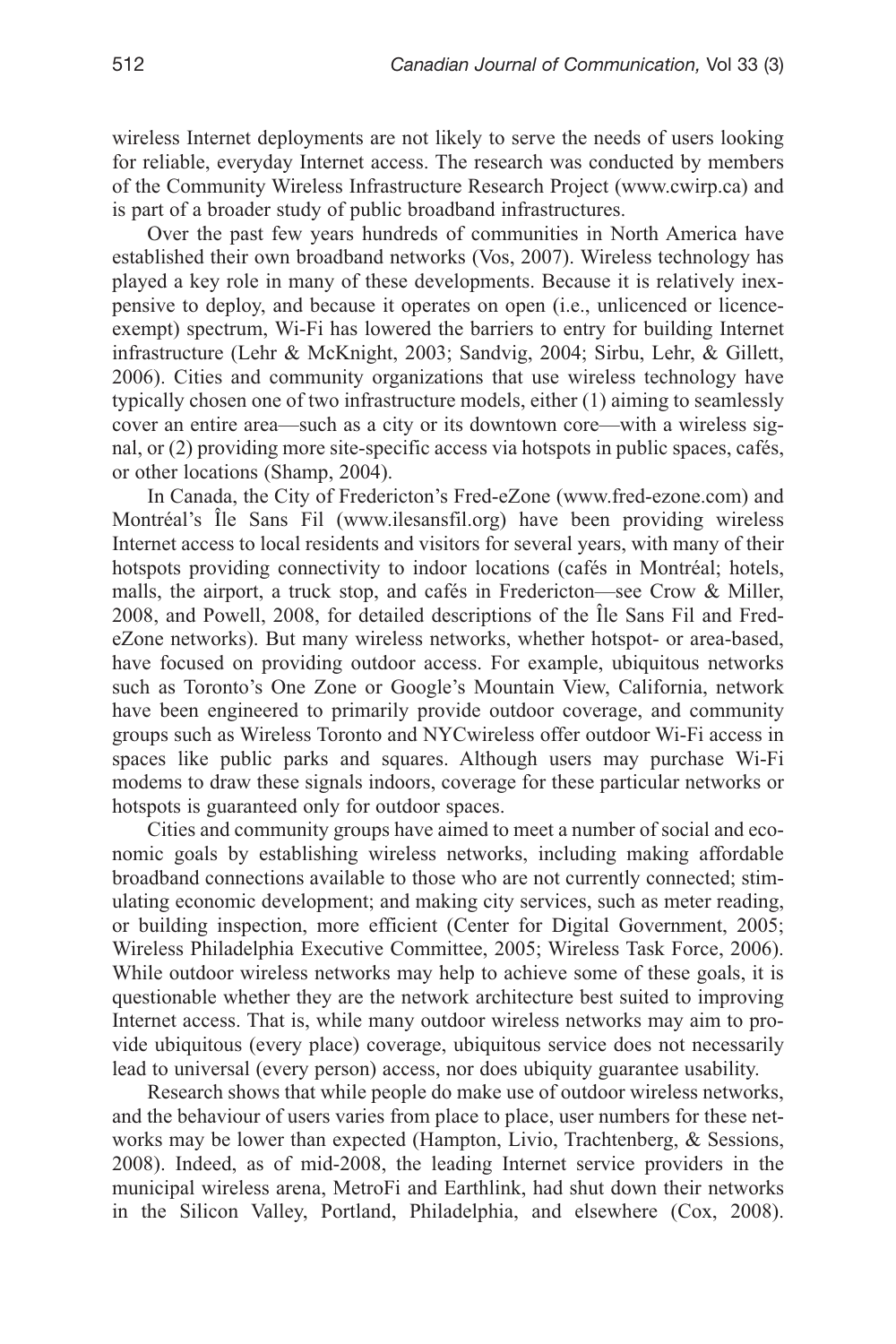Although the Philadelphia network appears to have been resuscitated, the provision of outdoor wireless is now less central to its efforts to bring connectivity to the citizens of Philadelphia (Waxman, 2008). Outdoor networks can be useful to certain types of users, such as mobile workers in need of secondary access, away from their primary Internet connection (see Middleton, 2007, for a more detailed discussion of the prospects for outdoor wireless networks in the United States and Canada). But given some of the usability challenges they pose, these networks may do little to improve connectivity for those without affordable broadband service at home or the office, and as such they may have limited effectiveness in promoting economic development.

## **Wi-Fi in Toronto: Toronto Hydro Telecom's One Zone and Wireless Toronto**

In March 2006, Toronto's Mayor David Miller and Toronto Hydro Telecom's President David Dobbin announced the development of wireless Internet access to blanket Toronto's downtown core, signalling "the beginning of a new era in telecommunications in the city of Toronto" (Miller, 2006). Toronto Hydro Telecom, an affiliate of Toronto Hydro, outlined an ambitious plan that would eventually provide residents across the entire City of Toronto with access to broadband Internet service, and would also provide wireless monitoring of residents' electrical meters (Els, 2006). In promoting its "One Zone" (www.onezone.ca), Toronto Hydro Telecom was always very clear that as a private corporation, albeit with the City of Toronto as its "sole shareholder's shareholder," it would need to recoup its investment in network infrastructure by charging fees to users (Dobbin, 2007; Gravelle, 2007). This meant that unlike free Wi-Fi zones and hotspots provided in other municipalities (and by Wireless Toronto), the One Zone network in the City of Toronto would operate on a payfor-use basis.

Profits from Toronto Hydro Telecom's operations, including the One Zone, were to be returned to Toronto Hydro, which pays an annual dividend to the city. If the initial One Zone deployment in the downtown core proved profitable, then the network could be expanded to cover the rest of the city, resulting in larger dividends to the City of Toronto "that might be used for a new park, new services or lower property taxes" (Gravelle, 2007, p. 17). Clement and Potter (2008) argue that in taking this for-profit approach, Toronto Hydro Telecom missed an opportunity to make use of public assets to build a broadband network that would serve the public interest.

Toronto Hydro Telecom believed that the best location for a trial of their Wi-Fi network was the downtown core, because it included the financial core, educational institutions, provincial government offices, and private residences (Gravelle, 2007). Given the need to recoup its investment and to deliver on its promise of future dividends to the city, establishing a network that would be appealing to fee-paying users was essential. The One Zone was centrally located, and many people lived and worked in its coverage zone, but these potential users were generally already well served by wired Internet connections (some provided by Toronto Hydro Telecom's fibre optic network). Although Toronto Hydro Telecom issued more than 43,000 passwords for One Zone network use during a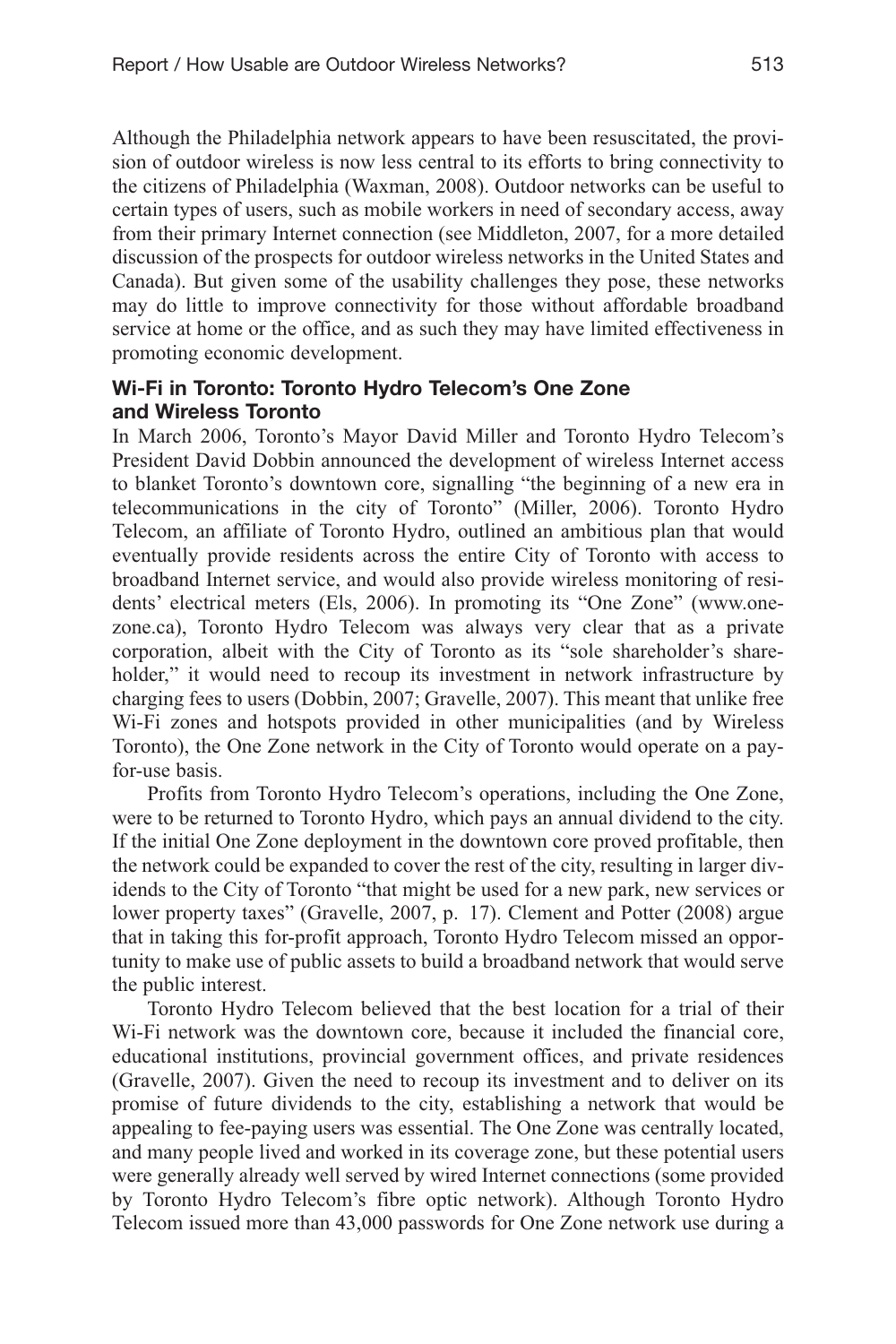six-month free trial period, when the network started charging for use, demand dropped drastically, and it appeared that further expansion of the network would be unlikely (Harvey, 2007). With the recent sale of Toronto Hydro Telecom to Cogeco Cable, the long-term future of the One Zone is uncertain. The prospect of the One Zone profits contributing dividends to the City of Toronto no longer exists, but Cogeco Data Services continues to operate the One Zone as a pay-foruse wireless Internet service.

Ranked by consulting firm Novarum (2007) as the top-performing wireless broadband network in North America, the One Zone network is technically robust. But given that the network is designed to primarily serve outdoor locations, it is not necessarily particularly user-friendly. Nor is it the only option for Wi-Fi Internet access in Toronto, as Wireless Toronto also provides outdoor wireless service (www.wirelesstoronto.ca). Wireless Toronto was founded in 2005, and its volunteers now operate 40 hotspots in Toronto. (See Cho, 2008, for a detailed case study of Wireless Toronto.) Although Wireless Toronto's service is not ubiquitous, its hotspots offer free service to users, sponsored by local organizations or businesses. At the time of our study, Wireless Toronto provided free outdoor coverage at some of the same locations as the One Zone, and also provided connectivity in various indoor locations, lessening the appeal of paying for One Zone access.

## **Case study: Outdoor wireless service in Toronto**

During the late summer and early fall of 2007, we tested 18 different locations in central Toronto covered by at least one outdoor wireless Internet service provider. When we did our fieldwork, the major provider of outdoor wireless Internet service in Toronto's downtown core was Toronto Hydro Telecom's One Zone network. One Zone provides ubiquitous wireless service within a six-square kilometre zone at the cost of \$5 per hour, \$10 per day, or \$30 per month (www.onezone.ca/pricing.html). We connected to this network at various spots within each of the five sectors of the One Zone (paying the access fee), including locations in and around universities, hotels, offices, and public spaces. We tested Wireless Toronto's outdoor hotspots as well as some indoor spots whose signals reached outside. For example, it was possible to access Wireless Toronto hotspots located in bars and cafés that were closed when we visited, by sitting outside the premises.

We tested the network in each of the locations with one of two types of wireless devices, a Wi-Fi enabled laptop computer or a Nokia N800 Internet tablet. The locations were tested at times and days when they might reasonably be expected to be frequented by users—such as a public square in the business district at noon on a Thursday or a park at 4:00 p.m. on a Friday. We spent about 30 minutes at each location, connected to the Internet (when possible), and filled out an online form describing the space and connection quality, noting factors such as signal strength, availability of seating, other network signals, the presence of other users (if any), and the general atmosphere and convenience of using the Internet in that particular location. Our objective was to determine whether it would be possible to use the Internet at each location for any period of time (i.e., for more than just quickly looking up basic information or checking email). We also wanted to assess whether the location was a place our researcher would actu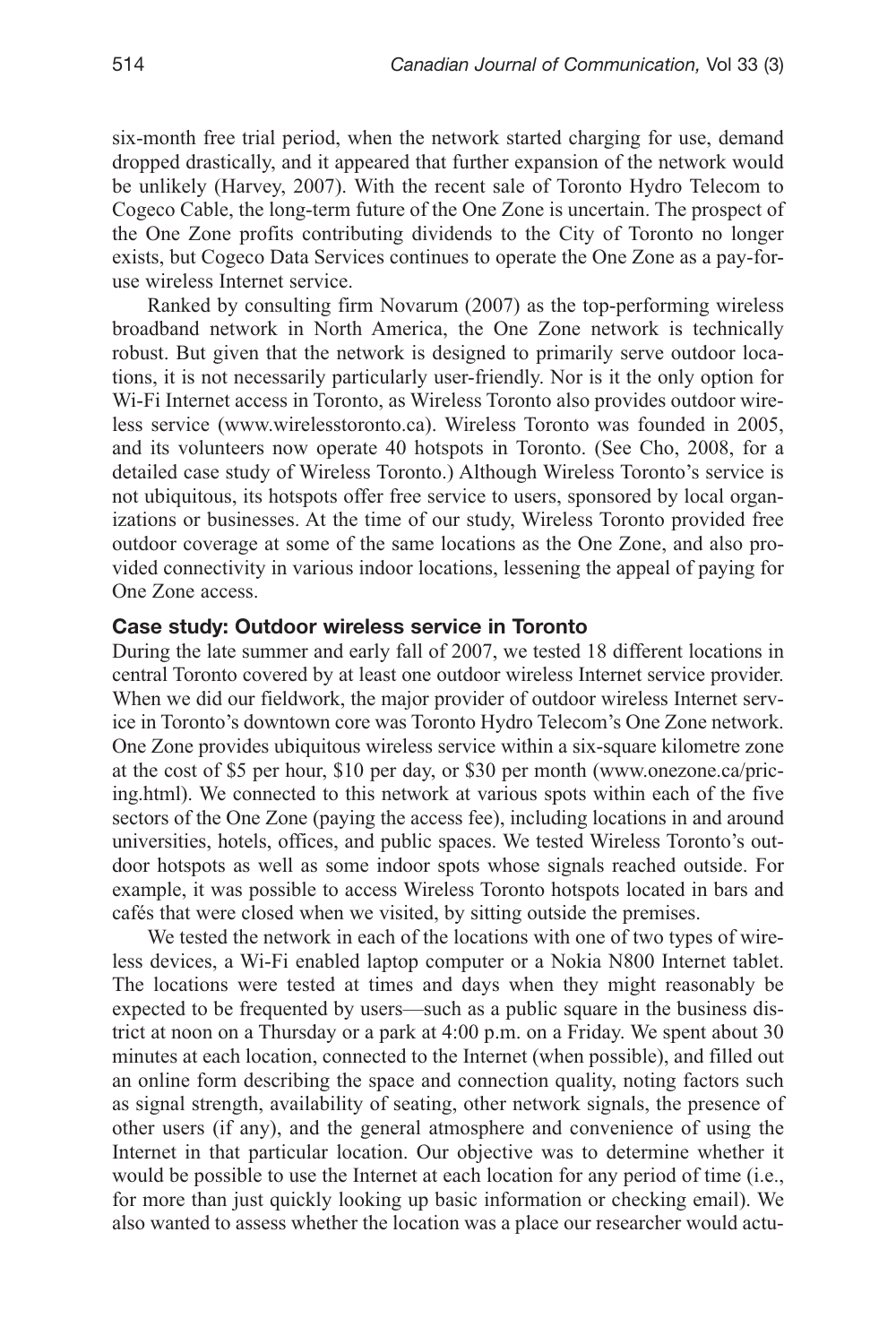ally want to use the Internet, in order to determine whether the access point provided a viable alternative to other types of Internet connections. A summary of the findings is provided in Table 1 below, and detailed data is provided in Appendix 1. Of the 20 hotspots visited, only 6 were ones that could be considered comfortable places to use the Internet.

|                                 | Wireless Toronto<br>$(10 \text{ hotspots})$ | One Zone<br>(10 locations) | Total<br>(20) |
|---------------------------------|---------------------------------------------|----------------------------|---------------|
| Comfortable place to use Wi-Fi  |                                             |                            |               |
| Able to use the network inside. |                                             |                            |               |
| Access to power outlet          |                                             |                            |               |
| Seating at tables               |                                             |                            | 10            |
| Easy to connect to the network  |                                             |                            | 16            |
| Strong signal                   |                                             |                            | 15            |
| Network speed $(> 2$ Mbps)      |                                             |                            | 14            |
| Other users at this hotspot     |                                             |                            |               |

#### Table 1: Network test results

Table 1 shows that although the networks were generally easy to connect to and provided good-quality Internet access, usability was compromised. We believe that this is why we were unable to find many users in outdoor locations. There is no doubt that there are more users than we observed, but consistent with Hampton, Livio, Trachtenberg, and Sessions (2008), we found that outdoor wireless users are not highly visible in Toronto. Perhaps more importantly, our testing indicated to us that outdoor access to Wi-Fi was unappealing for anything other than quick Internet access, suggesting that the long-term sustainability of fee-foruse outdoor Wi-Fi access is limited.

#### **Usability challenges**

Based on these tests we have identified a number of usability issues for outdoor wireless networks, which can be categorized as device, environment, and technical challenges.

#### Device challenges

Challenges that access devices pose to using outdoor wireless service differ by type of device but broadly include issues of portability, safety, and ease of browsing the Internet. With the high price of data services for mobile phones, it is thought that small Wi-Fi-enabled mobile devices such as tablets like the Nokia N800, the iPod Touch, or iPhone, or Wi-Fi-enabled mobile phones will become increasingly common. But at the time of our fieldwork, very few Wi-Fi-enabled smart phones were available on the Canadian market, making it likely that Wi-Fienabled laptops were the access device of choice for many mobile Internet users.

Although laptops are designed for portability, they are not as easy to transport as smaller devices. In addition, users may be reluctant to use their laptops in public places like parks for fear of theft. Further, laptops are commonly used while the user is in a seated position while resting the device on a table or other surface. During testing we found tables in only half of the access points, limiting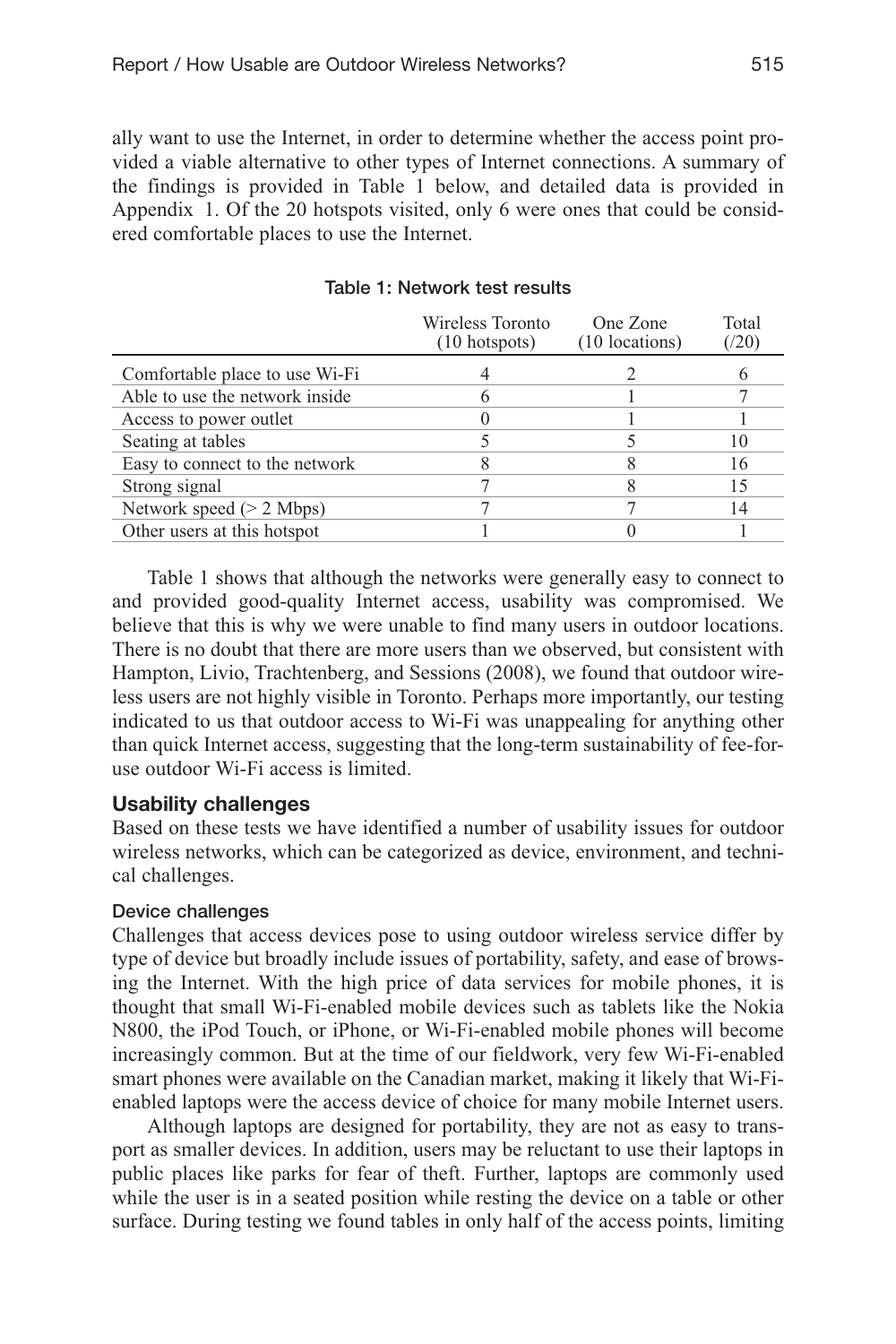our testers' desire to spend any length of time at locations where they could not use their laptops comfortably. Finally, outdoor mobility becomes a particular issue for owners of laptops with a short battery life. While many indoor spaces where laptop use is common, such as cafés, have power outlets that customers can use to recharge their computers, we only found one outdoor location with a power outlet. The man using this outlet to recharge his cellphone warned us not to let anyone know about it because he was afraid that the city might remove or cover the outlet if it knew citizens were making use of it to do things like recharge mobile devices.

Despite these drawbacks to using laptops outdoors, they do have some advantages for mobile users compared to smaller devices, especially in terms of navigating websites quickly and easily. Device manufacturers have found innovative ways to allow users to navigate Web pages on smaller screens, and websites are making an effort to ensure that their pages are compatible with mobile devices, sometimes creating a secondary site for these kinds of users. However, there is far less standardization for mobile browsers than for their laptop and desktop browser cousins, and there are often problems in logging onto the network. For today's users, whether or not a certain website will be functional on a particular mobile device is often a matter of luck. In addition, using tablet or touch screen devices that have no keyboards can be time-consuming for some activities that could be quickly completed on a laptop, for example writing an email. So, although it may be more comfortable, safe, and easy to use a smaller mobile device outdoors, users may not be willing to trade these conveniences for the time and effort it now takes to access and use the Internet through them. This choice likely depends on the particular user, including how often, and for what purpose, they access the Internet while away from their home or office.

#### Environment challenges

We discovered that environment-related factors such as sunlight, temperature, and physical space pose additional challenges to the usability of outdoor wireless networks. Lighting was often a considerable hindrance to using the Internet outdoors. For obvious reasons we did not attempt to use the outdoor wireless networks on rainy days, but we found that sunny days were not ideal either. Even at the brightest setting, which drained the battery faster than lower settings, laptop screens were difficult to see clearly in the sunlight. The best lighting situations were in the shade, such as under trees, in the shadow of a building, or under an outdoor table umbrella. However, tree leaves that provide shade also degrade Wi-Fi signals, decreasing the quality of the connection.

Working outside in the late summer and early fall was often quite pleasant. It was possible to access the Internet in locations throughout the downtown core that would likely be convenient to office workers in need of a breath of fresh air or travellers exploring the city. But Toronto is quite cold for six months of the year: Would as many users want to use the network in January as in July? In below-freezing temperatures it seems unlikely that people would use a laptop or tablet for extended periods of time outdoors, if at all. Although people certainly use mobile devices such as Wi-Fi tablets and laptops year-round, being able to duck into a building lobby, indoor public space, or café would likely be prefer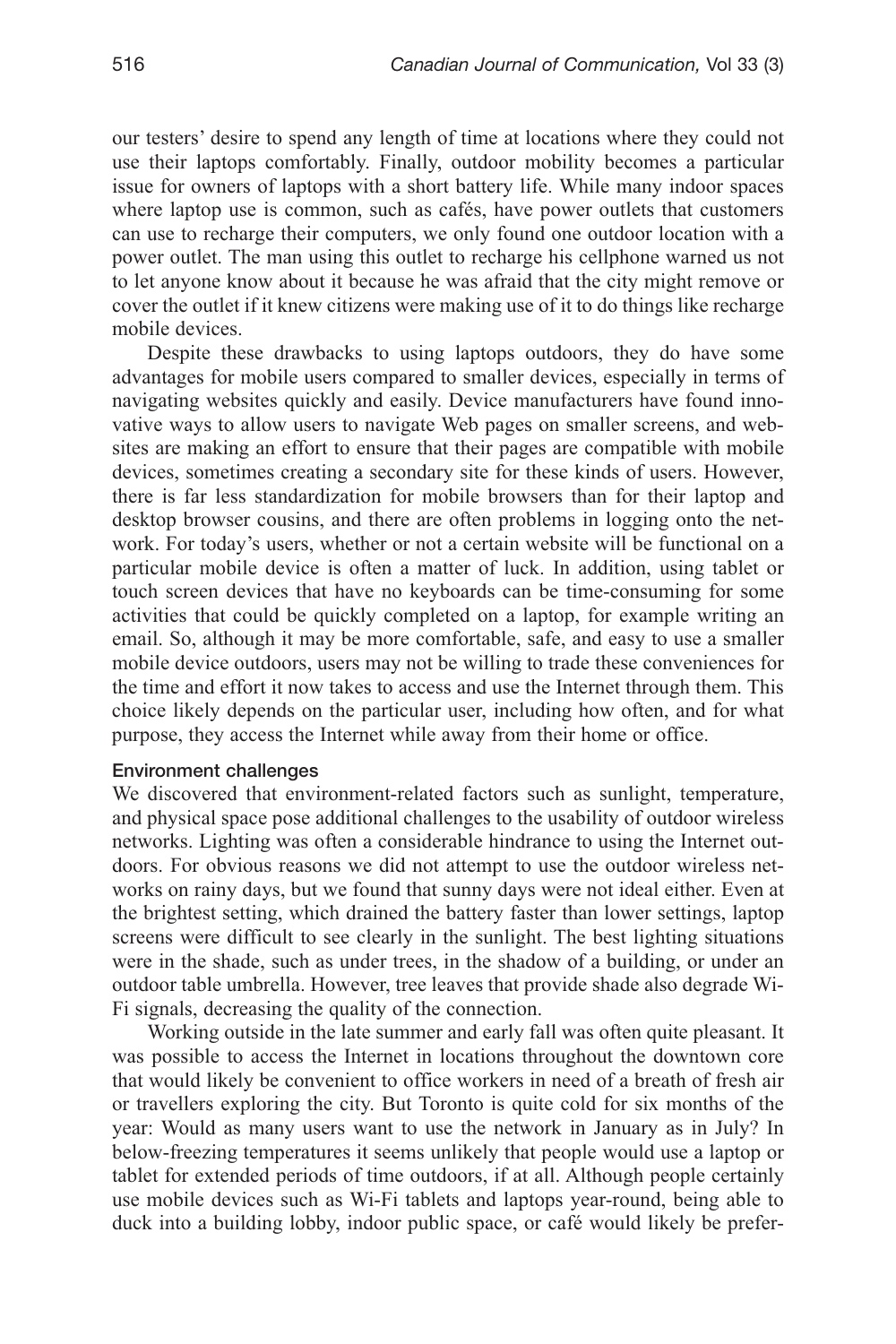able to using one outside when the weather is cold, as winter gloves and keyboards do not mix. And while the One Zone signal can be pulled indoors with the help of a wireless modem, it is up to each business or location to enable indoor use and users would still have to pay to access the network. Only one of the One Zone locations we tested provided connectivity indoors, compared to six Wireless Toronto hotspots.

As mentioned, we found that outdoor seating—crucial to laptop users—was hard to come by and was often limited to benches and picnic tables in parks or public squares. While park benches were an improvement to squatting or sitting on the grass or sidewalk, benches were generally usable for only 20 to 30 minutes before they became uncomfortable. Picnic tables in the shade or outdoor tables with umbrellas were ideal environments to use the outdoor wireless networks with a laptop, but tables were only found in half of the locations.

#### Technical challenges

We found the One Zone network and Wireless Toronto hotspots were generally reliable and operated at broadband speeds (average speed for One Zone spots tested: 2.1 Mbps, for Wireless Toronto: 2.9 Mbps). Signal strength was generally strong, but there were some locations where it was not possible to get a signal although there should have been one. In addition, in the case of Wireless Toronto's hotspots, it was sometimes a matter of trial and error to discover where the signal was available (e.g., within a park or other large space). Finally, unlike in a café, restaurant, or other indoor location, there was no person on-site for either network to ask for help with getting a connection or to whom to report any trouble in connecting.

The Wi-Fi networks were technically robust, but it is noted that there are means of accessing the Internet using mobile devices that are more reliable, convenient, and secure than Wi-Fi. For people who are looking for Internet access while away from their home or office, smart phones like the BlackBerry provide excellent ubiquitous and secure access to email. In addition, although not available in Canada at the time of this fieldwork, devices such as the Apple iPhone (that can use a cellular network to provide Internet access where no Wi-Fi is present) hold promise. We anticipate that for quick Internet access, smart phones will be many users' device of choice in future. For those who are looking for regular Internet access for extended periods of time, there is the option of using a cellular company's wireless high-speed service, which provides ubiquitous connectivity to laptops using a card or USB modem.

### **Design guidelines**

Wireless networks have the potential to offer users mobile Internet access and to enhance public space. Working outside on a summer day can be a pleasant way to take a break from the office environment, and the ability to access data on the go can have major productivity and convenience benefits. But outdoor Wi-Fi networks pose serious device and environment usability challenges. Although we do not believe that outdoor networks are a good substitute for reliable primary access at an indoor location, new technology developments and design guidelines that address these challenges could significantly improve their usability. We suggest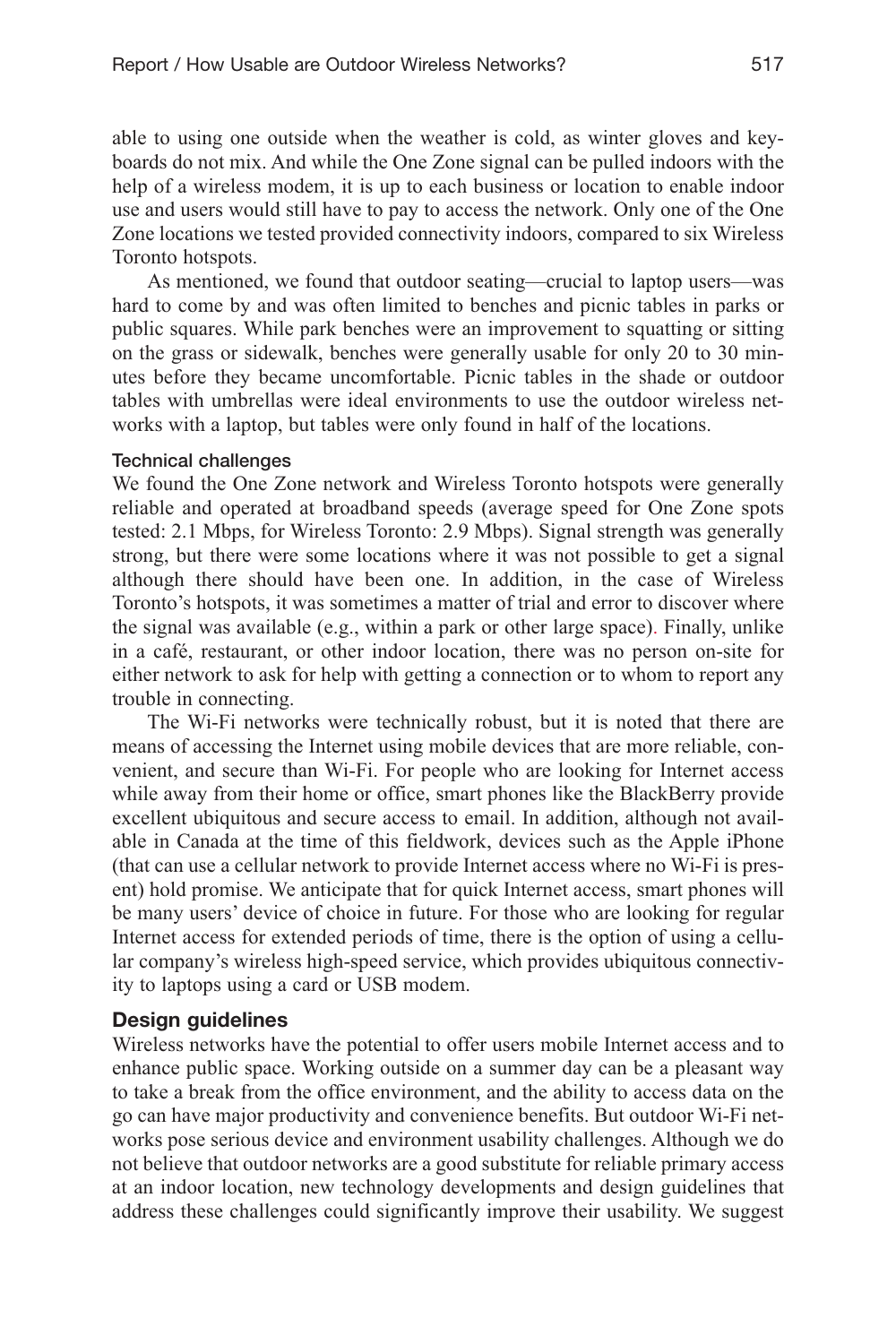that communities and users considering outdoor wireless take into account the following points.

## Device

Technical advances in wireless devices may help improve the usability of outdoor networks. For example, new mobile browsers are emerging that more closely mimic desktop browsers, such as Skyfire (www.skyfire.com) and Safari (www.apple.com/iphone/internet), improving Internet usability on smaller devices. Wi-Fi phones or smaller, lighter laptops could provide an alternative to existing mobile telephone services, using ubiquitous networks to make free calls over the Internet and thereby increasing the usefulness of outdoor Wi-Fi. In addition, advances in backlit LCDs and anti-reflective film are making devices more usable in sunny conditions where shade is not available.

## Environment

When making decisions about building a wireless network, communities should take the local climate and city architecture into consideration. Will the network be usable year-round? What indoor locations should be served? What seating options are already available for mobile device users? Are power outlets available? Are shade and shelter from the rain available throughout the planned network area? If not, would the community consider investing in these amenities as part of the wireless network deployment?

#### **Technical**

New developments in wireless technology and spectrum access may lead to devices and bandwidth more capable of sending signals indoors from exterior access points. Meanwhile, communities planning outdoor wireless networks with an objective of improving access to the Internet should have a plan for helping users to get the signal indoors. This might involve actions such as selling or renting routers, or providing limited indoor access in locations where users are likely to want to make use of the network year-round.

## **Conclusion**

In summary, outdoor wireless networks pose a number of device, environment, and technical challenges to usability. Communities that are considering an investment in such networks should take these factors into consideration when making their decision as well as in the design of the network itself. These challenges may influence a community's decision about whether to go ahead with an outdoor wireless network deployment and whether to choose a ubiquitous, hotspot, or other coverage model. For cities like Toronto, where wireless networks already exist, network managers can improve the usefulness of networks by addressing the issues identified in this report. The suggestions outlined here address the issue of usability of outdoor wireless networks but do not address broader questions of whether a wireless network will serve the needs of the community.

Given the sale of the Toronto Hydro Telecom network, the issue of the One Zone's ability to contribute dividends to the City of Toronto is now moot. But it appears that the network, as currently deployed, is at best making a limited contribution to improving Internet access for residents of and visitors to Toronto. We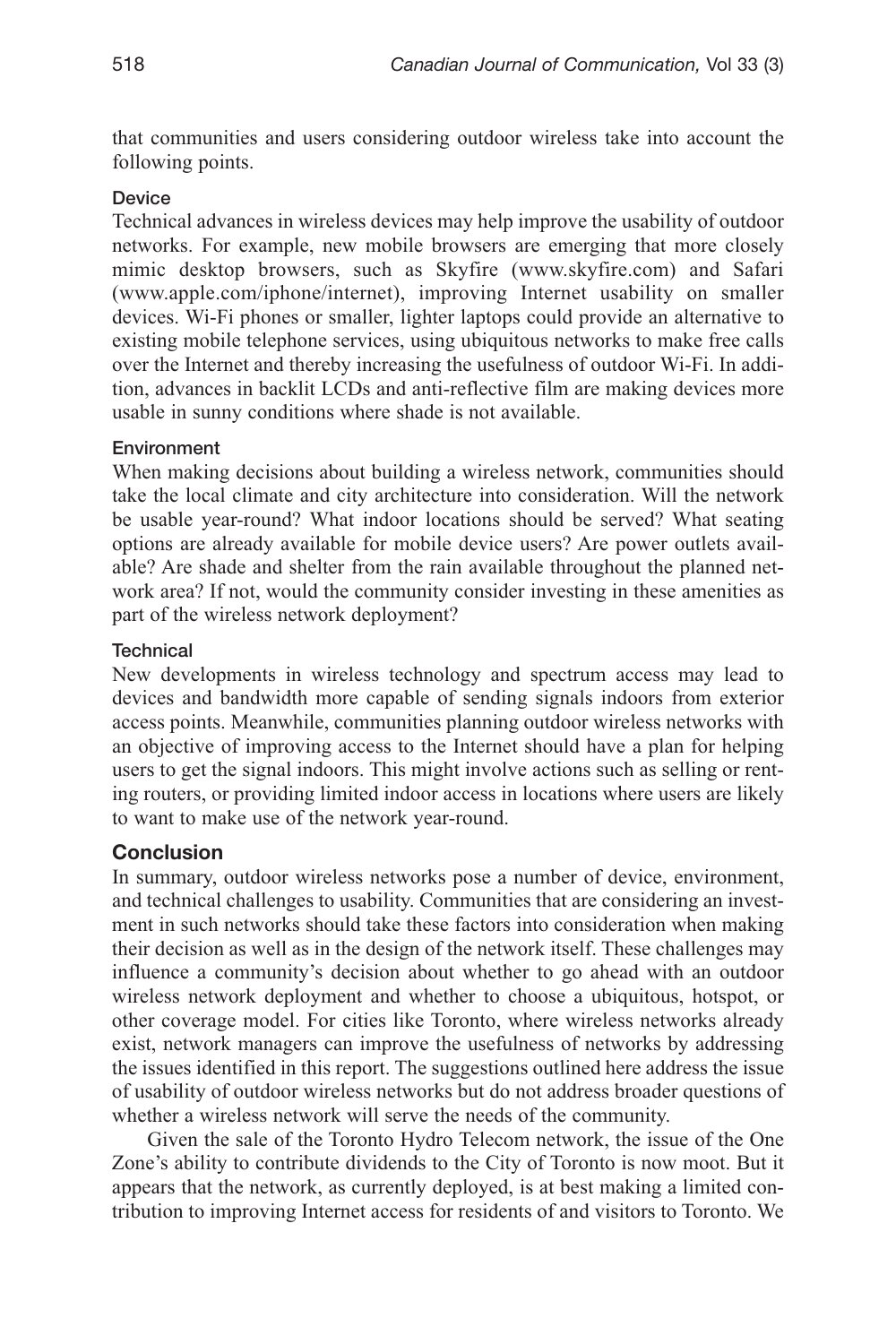question the decision to focus on outdoor network coverage, especially with a forprofit model, and encourage other municipalities considering the deployment of wireless broadband networks to examine the outcomes of the One Zone project carefully. This report shows that network deployments that focus on providing connectivity outdoors provide limited value, given their usability constraints. As noted above, it is possible to make technical adjustments that would improve the usability of such networks, but we argue that it is far more important to consider usability before building outdoor networks. The starting point for determining whether or not to build broadband infrastructure should be a full-scale assessment of community needs, with a view to understanding the role of broadband in meeting such needs. Only after a clear understanding of the purpose of the network is established should questions of network design and coverage be addressed.

#### **Acknowledgments**

This research was made possible through a financial contribution from Infrastructure Canada. The views expressed herein do not necessarily represent the views of the Government of Canada. We thank Nabeel Asim for his assistance with field-testing and acknowledge the helpful comments of the anonymous reviewers.

# **Wi-Fi networks cited**

City of Fredericton. Fred-eZone. www.fred-ezone.com. Cogeco Data Services (Toronto). One Zone network. www.onezone.ca. Île Sans Fil (Montréal). www.ilesansfil.org. NYCwireless (New York City). www.nycwireless.net. Wireless Philadelphia. www.wirelessphiladelphia.org. Wireless Toronto. www.wirelesstoronto.ca.

# **References**

- Center for Digital Government. (2005). *Building the untethered nation: A strategic guide for communities on wireless technology and broadband infrastructure*. Folsom, CA: Center for Digital Government. URL: http://www-1.ibm.com/industries/government/ieg/pdf/wireless\_guide.pdf [July 7, 2008].
- Cho, Hanna Hye-Na. (2008). Towards place-peer community and civic bandwidth: A case study in community wireless networking. *Journal of Community Informatics, 4*(1), URL: http://ci-journal.net/index.php/ciej/article/view/428 [August 20, 2008].
- Clement, Andrew & Potter, Amelia Bryne. (2008). Saving Toronto Hydro Telecom's One Zone Project from Itself: Alternative Models for Urban Public Wireless Infrastructure. *Journal of Community Informatics, 4*(1).
- Cox, John. (2008, April 21). Municipal Wi-Fi 2.0: As large-scale, for-profit projects falter, innovative new models emerge. *Network World,* 22.
- Crow, Barbara, & Miller, Tammy. (2008). *Île Sans Fil case study map.* Toronto: Community Wireless Infrastructure Research Project. URL: http://www.cwirp.ca/ files/CWIRP\_ISF\_case.pdf [August 20, 2008].
- Dobbin, David. (2007, May 29). Speech presented at the *Canadian Municipal Wireless Applications Conference*, Toronto, ON. the URL: http://www.onezone.ca/pdf/ 05-29-07\_Dave%20Dobbin\_Canadian%20Municiapal%20Wireless%20 Applications%20Conference.pdf [May 30, 2008].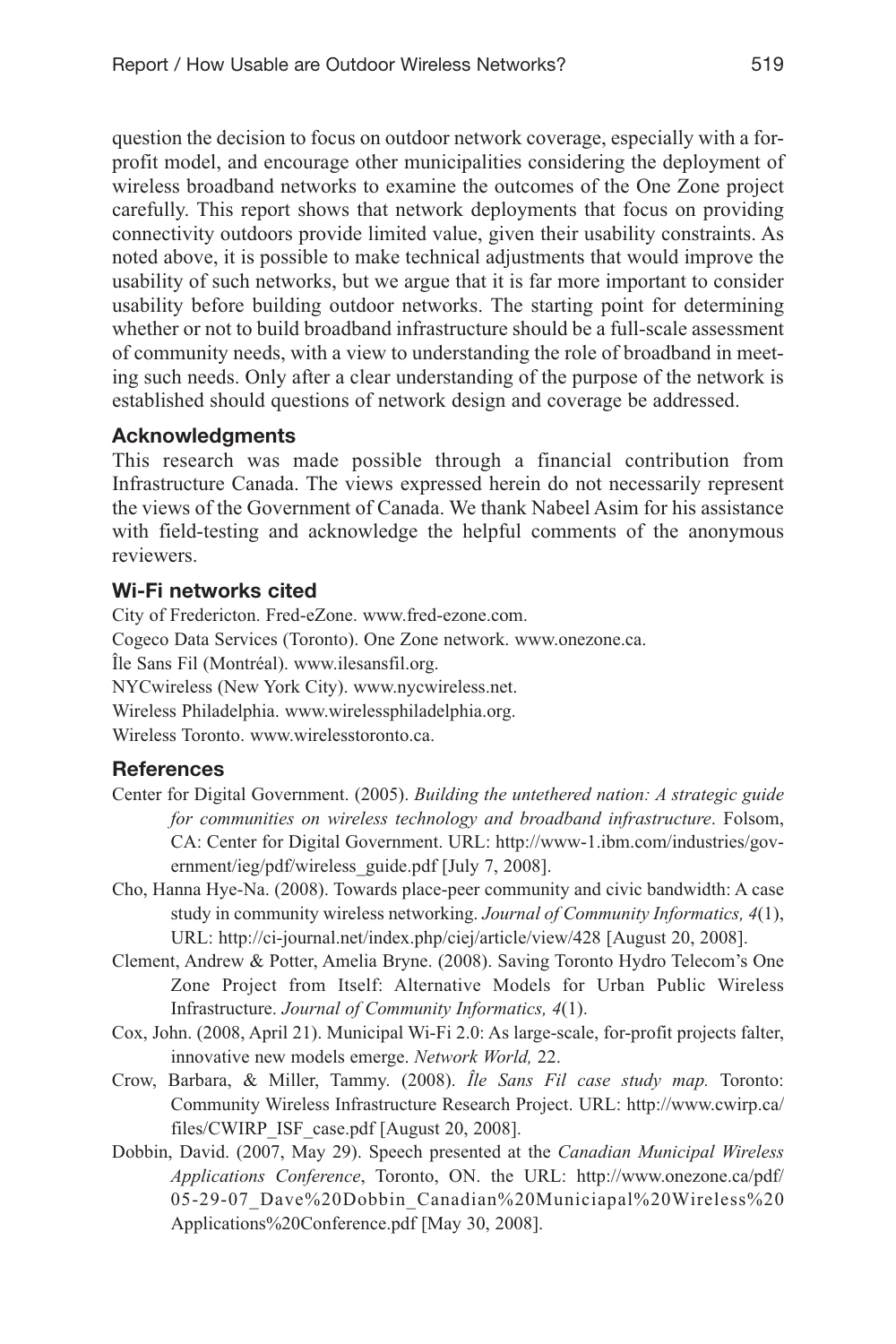- Els, Mark. (2006, March 9). Visionary fibre guy turns Toronto wireless. *Network World Canada*. URL: http://www.intergovworld.com/article/df62f5510a01040800f0541 dc04dfef6/pg1.htm [August 24, 2008].
- Gravelle, Sharyn. (2007). Speech presented at the *Wireless Cities Summit*, Toronto, ON. URL: http://www.thtelecom.ca/downloads/01-24-07\_Sharyn%20Gravelle%20 Speech\_Wireless%20Cities%20Summit.pdf [April 27, 2007].
- Hampton, Keith N., Livio, Oren, Trachtenberg, Craig, & Sessions, Lauren. (2008). *Is WiFi use compatible with public space?: Wireless Internet use, sociability, and social networks*. Presentation to the International Communication Association, Montreal, QC.
- Harvey, Ian. (2007). Getting in on the WiFi game. *Technology Quarterly,* 22-25.
- Lehr, William, & McKnight, Lee W. (2003). Wireless Internet access: 3G vs. WiFi? *Telecommunications Policy, 27*, 351-370.
- Middleton, Catherine A. (2007, September). *A framework for investigating the value of public wireless networks*. Paper presented at the 35th Research Conference on Communication, Information and Internet Policy, Arlington, VA. URL: http://cwirp.ca/files/middleton\_tprc\_2007.pdf [November 1, 2007].
- Miller, David. (2006). *Office of the Mayor of Toronto Wi-Fi announcement.* URL: http://www.toronto.ca/mayor\_miller/speeches/wifi.htm [August 25, 2008].
- Novarum. (2007). *Wireless broadband rankings.* URL: http://www.novarum.com/ Rankings.htm [August 21, 2008].
- Powell, Alison. (2008, April). *Fredericton's Fred-eZone: Defining and designing public broadband.* Case study report for the Community Wireless Infrastructure Research Project (CWIRP). URL: http://www.cwirp.ca/files/CWIRP\_eZone\_case.pdf [August 20, 2008].
- Sandvig, Christian. (2004). An initial assessment of cooperative action in Wi-Fi networking. *Telecommunications Policy, 28*(7/8), 579-602.
- Shamp, Scott A. (2004). *Wi-Fi clouds and zones: A survey of municipal wireless initiatives*. Athens, GA: Mobile Media Consortium, University of Georgia.
- Sirbu, Marvin, Lehr, William, & Gillett, Sharon. (2006). Evolving wireless access technologies for municipal broadband. *Government Information Quarterly, 23*, 480-502.
- Vos, Esme. (2007). *Muniwireless.com: 1 August 2007 list of US cities and regions.* URL: http://muniwireless.com/reports/docs/Aug-1-2007summary.pdf [August 25, 2007].
- Waxman, Ben. (2008). *Wireless Philadelphia: Back from the dead?* The Next Mayor blog. URL: http://blogs.phillynews.com/dailynews/nextmayor/2008/06/wireless\_ philadelphia\_back\_fro.html [August 28, 2008].
- Wireless Philadelphia Executive Committee. (2005). *Wireless Philadelphia business plan: Wireless broadband as the foundation for a digital city*. URL: http://web.archive.org/ web/20051029025846/http://www.phila.gov/wireless/pdfs/Wireless-Phila-Business-Plan-040305-1245pm.pdf [July 7, 2008].
- Wireless Task Force. (2006). *Wireless in Boston.* URL: http://www.cityofboston.gov/ wireless/Boston%20Wireless%20Task%20Force%20Report%20-%20Final.pdf [July 7, 2008].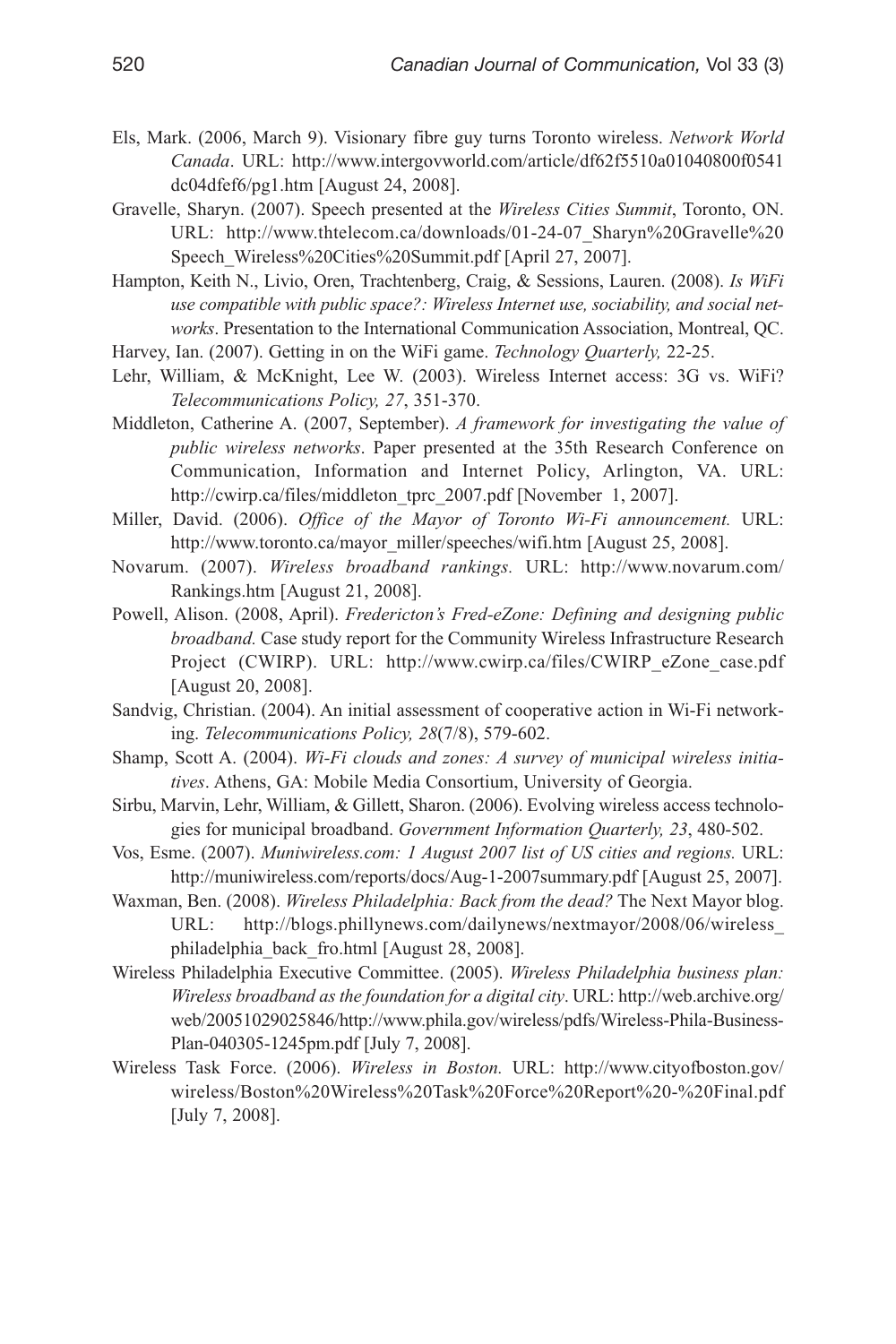| The tables and chairs were all full, so I'm sitting on<br>I can see how workers in the offices would be well<br>one of the benches. There's a show playing. The<br>The lack of tables means it would be difficult to<br>served by being able to come outside and work.<br>music is awful. I'm looking forward to getting<br>However, without tables here it would get<br>work out here for too long.<br>uncomfortable quickly.<br>Area 3 = University of Toronto/Ontario Ministries: Bloor Street to College Street, Spadina Ave to Yonge Street<br>Areas were defined by Toronto Hydro Telecom, and are shown on their detailed coverage map:<br>out of here.<br>Comments<br>Area 5 = Downtown EaStreet: Queen Street to Front Street, Church Street to Parliament Street<br>http://web.archive.org/web/20070311214948/http://onezone.ca/coverage_maps.html#<br>Area 2 = Hospitals/Ryerson: College Street to Queen Street, Spadina Avenue to Church Street<br>Area 4 = Downtown WeStreet: Queen Street to Front Street, Bathurst Street to Spadina Street<br>$\frac{1}{2}$<br>$\overline{a}$<br>$\mathsf{S}^{\circ}$<br>2ther Users<br>Area 1 = Financial Core: Queen Street to Front Street, Spadina Avenue to Church Street<br>3 Mbps<br>2 Mbps<br>3 Mbps<br>poods<br><b>Strong</b><br><b>Strong</b><br>Strong<br><b>Signal</b><br>Easy<br>Easy<br>Easy<br>Connection<br>Ease of<br>Yes<br>$\frac{1}{2}$<br>rables for<br>Suits<br>ż<br>$\frac{1}{2}$<br>$\frac{1}{2}$<br>$\tilde{z}$<br>Power access<br>$\frac{1}{2}$<br>$\tilde{z}$<br>$\tilde{z}$<br>puoor scess<br>$\frac{1}{2}$<br>$\frac{1}{2}$<br>$\overline{\mathsf{R}}$<br>Comfortable<br>Public Square<br>Courtyard<br>Location<br>Type<br>Park<br>2<br>Area<br>(also a W <sub>I</sub><br>One Zone<br>One Zone<br>One Zone<br>Provider<br>Service<br>hotspot) | sure it's only because I'm right up against a large<br>It's quite hot in here, so I wouldn't be tempted to<br>I'm surprised to get a signal inside, however I'm<br>window and am very close to the access point<br>$\overline{a}$<br>Strong <1 Mbps<br>Easy<br>Yes<br>$\mathsf{S}^{\mathsf{O}}$<br>Yes<br>$\tilde{z}$<br>ee Shop<br>Coff<br>$\mathbf{C}$<br>One Zone |
|-----------------------------------------------------------------------------------------------------------------------------------------------------------------------------------------------------------------------------------------------------------------------------------------------------------------------------------------------------------------------------------------------------------------------------------------------------------------------------------------------------------------------------------------------------------------------------------------------------------------------------------------------------------------------------------------------------------------------------------------------------------------------------------------------------------------------------------------------------------------------------------------------------------------------------------------------------------------------------------------------------------------------------------------------------------------------------------------------------------------------------------------------------------------------------------------------------------------------------------------------------------------------------------------------------------------------------------------------------------------------------------------------------------------------------------------------------------------------------------------------------------------------------------------------------------------------------------------------------------------------------------------------------------------------------------------------------------------------------------------------------------------------------------------------------------------------------|----------------------------------------------------------------------------------------------------------------------------------------------------------------------------------------------------------------------------------------------------------------------------------------------------------------------------------------------------------------------|
|-----------------------------------------------------------------------------------------------------------------------------------------------------------------------------------------------------------------------------------------------------------------------------------------------------------------------------------------------------------------------------------------------------------------------------------------------------------------------------------------------------------------------------------------------------------------------------------------------------------------------------------------------------------------------------------------------------------------------------------------------------------------------------------------------------------------------------------------------------------------------------------------------------------------------------------------------------------------------------------------------------------------------------------------------------------------------------------------------------------------------------------------------------------------------------------------------------------------------------------------------------------------------------------------------------------------------------------------------------------------------------------------------------------------------------------------------------------------------------------------------------------------------------------------------------------------------------------------------------------------------------------------------------------------------------------------------------------------------------------------------------------------------------------------------------------------------------|----------------------------------------------------------------------------------------------------------------------------------------------------------------------------------------------------------------------------------------------------------------------------------------------------------------------------------------------------------------------|

**A p p e n dix 1: D**

**etaile d**

**O b s erv**

**atio n al D**

**ata**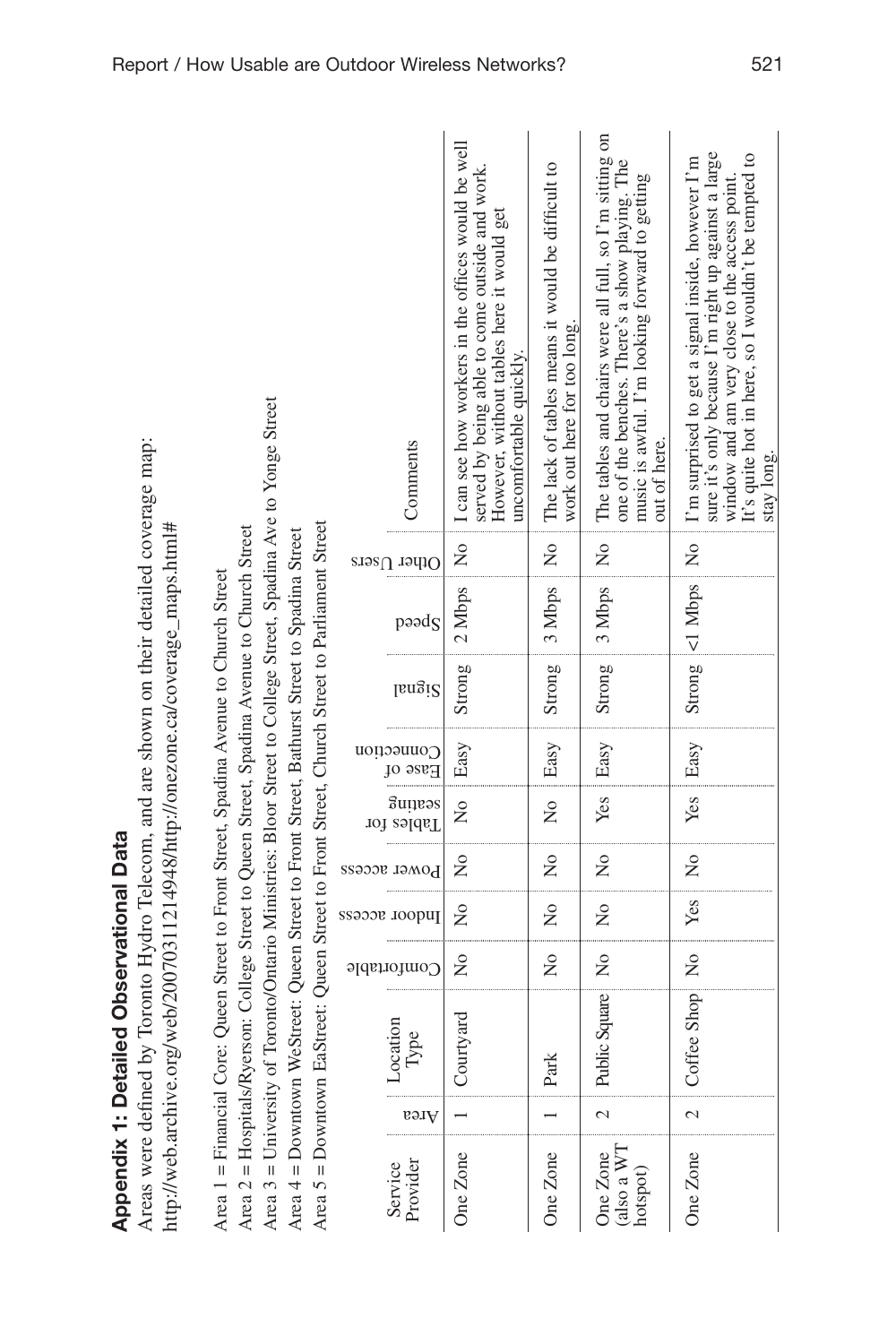| Comments                                                   | I'm just sitting on the steps. Not much use for the<br>connection here without having somewhere to sit. | picnic table. There is plenty of shade from the trees.<br>The picnic tables are much better for sitting down<br>I'm at the northern end of the park, sitting at a<br>with a laptop for an extended period of time. | It would be good to have the connectivity here, but<br>as this is a place of business I'd feel guilty about<br>staying here too long without buying something. | more conducive to using a laptop for more than 10<br>minutes. This would be a nice place to come work<br>A nice quiet park, the picnic table makes it much<br>during the warmer months. | While the park is very nice, I wouldn't be able to<br>sit here long to do any work. I just discovered a<br>hidden power outlet here in the gazebo. | The signal doesn't reach the seating areas of the<br>market. | I'm really just sitting in the waiting room for this<br>office. This really isn't public space. | actually really cool, I'm tempted to stay here for a<br>There's a band playing on the bandstand. This is<br>while. The seats and tables with shade are what<br>make the difference here. |
|------------------------------------------------------------|---------------------------------------------------------------------------------------------------------|--------------------------------------------------------------------------------------------------------------------------------------------------------------------------------------------------------------------|----------------------------------------------------------------------------------------------------------------------------------------------------------------|-----------------------------------------------------------------------------------------------------------------------------------------------------------------------------------------|----------------------------------------------------------------------------------------------------------------------------------------------------|--------------------------------------------------------------|-------------------------------------------------------------------------------------------------|------------------------------------------------------------------------------------------------------------------------------------------------------------------------------------------|
| Other Users                                                |                                                                                                         | $\frac{1}{2}$                                                                                                                                                                                                      | $\overline{\mathsf{X}}$                                                                                                                                        | $\overline{\mathsf{X}}$                                                                                                                                                                 | $\tilde{z}$                                                                                                                                        | $\mathsf{S}^{\mathsf{O}}$                                    | $\mathsf{S}^{\mathsf{O}}$                                                                       | $\overline{a}$                                                                                                                                                                           |
| poods                                                      | 3.5 Mbps No                                                                                             | 3 Mbps                                                                                                                                                                                                             | 3 Mbps                                                                                                                                                         | 3 Mbps                                                                                                                                                                                  | <1 Mbps                                                                                                                                            | 1 Mbps                                                       | 3 Mbps                                                                                          | Variable                                                                                                                                                                                 |
| <b>IsngiZ</b>                                              | Strong                                                                                                  | Strong                                                                                                                                                                                                             | Strong                                                                                                                                                         | Strong                                                                                                                                                                                  | mittent<br>Inter-                                                                                                                                  | seating<br>Weak<br>near                                      | Strong                                                                                          | mittent<br>Inter-                                                                                                                                                                        |
| Connection<br>Ease of                                      | Easy                                                                                                    | Easy                                                                                                                                                                                                               | Easy                                                                                                                                                           | Easy                                                                                                                                                                                    | Mixed                                                                                                                                              | Diff-<br>icult                                               | Easy                                                                                            | Mixed                                                                                                                                                                                    |
| scating<br>Tables for                                      | $\frac{1}{2}$                                                                                           | Yes                                                                                                                                                                                                                | Yes                                                                                                                                                            | Yes                                                                                                                                                                                     | $\mathsf{S}^{\mathsf{o}}$                                                                                                                          | $\mathsf{S}^{\mathsf{O}}$                                    | $\frac{1}{2}$                                                                                   | Yes                                                                                                                                                                                      |
| Power access                                               | $\mathsf{S}^{\mathsf{O}}$                                                                               | $\mathsf{S}^{\mathsf{O}}$                                                                                                                                                                                          | $\frac{1}{2}$                                                                                                                                                  | $\frac{1}{2}$                                                                                                                                                                           | Yes                                                                                                                                                | $\mathsf{S}^{\mathsf{O}}$                                    | $\frac{1}{2}$                                                                                   | $\overline{\mathsf{z}}$                                                                                                                                                                  |
| puqoor access                                              | $\frac{1}{2}$                                                                                           | $\frac{1}{2}$                                                                                                                                                                                                      | $\overline{\mathsf{z}}$                                                                                                                                        | $\overline{\mathsf{z}}$                                                                                                                                                                 | $\mathsf{S}^{\mathsf{O}}$                                                                                                                          | $\mathsf{S}^{\mathsf{O}}$                                    | $\mathsf{S}^{\mathsf{O}}$                                                                       | $\overline{\mathsf{z}}$                                                                                                                                                                  |
| Comfortable                                                | $\frac{1}{2}$                                                                                           | Yes                                                                                                                                                                                                                | $\overline{\mathsf{z}}$                                                                                                                                        | Yes                                                                                                                                                                                     | $\rm \stackrel{\circ}{\rm X}$                                                                                                                      | $\mathop{\mathsf{S}}\nolimits$                               | $\rm \stackrel{\circ}{\rm X}$                                                                   | Yes                                                                                                                                                                                      |
| $\begin{array}{c}\text{Location}\\ \text{Type}\end{array}$ | University                                                                                              | Park                                                                                                                                                                                                               | ee Shop<br>Coff                                                                                                                                                | Park                                                                                                                                                                                    | Park                                                                                                                                               | ket<br>Marl                                                  | Office                                                                                          | Square<br>$\overline{a}$<br>Publi                                                                                                                                                        |
| Area                                                       | 3                                                                                                       | 3                                                                                                                                                                                                                  | 4                                                                                                                                                              | 4                                                                                                                                                                                       | 5                                                                                                                                                  | 5                                                            |                                                                                                 | $\mathcal{L}$                                                                                                                                                                            |
| Provider<br>Service                                        | One Zone                                                                                                | One Zone                                                                                                                                                                                                           | One Zone                                                                                                                                                       | One $Z$ one                                                                                                                                                                             | One Zone                                                                                                                                           | (also a W <sub>1</sub><br>One Zone<br>hotspot)               | Wireless<br>Toronto                                                                             | Wireless<br>(also OZ<br>hotspot)<br>Toronto                                                                                                                                              |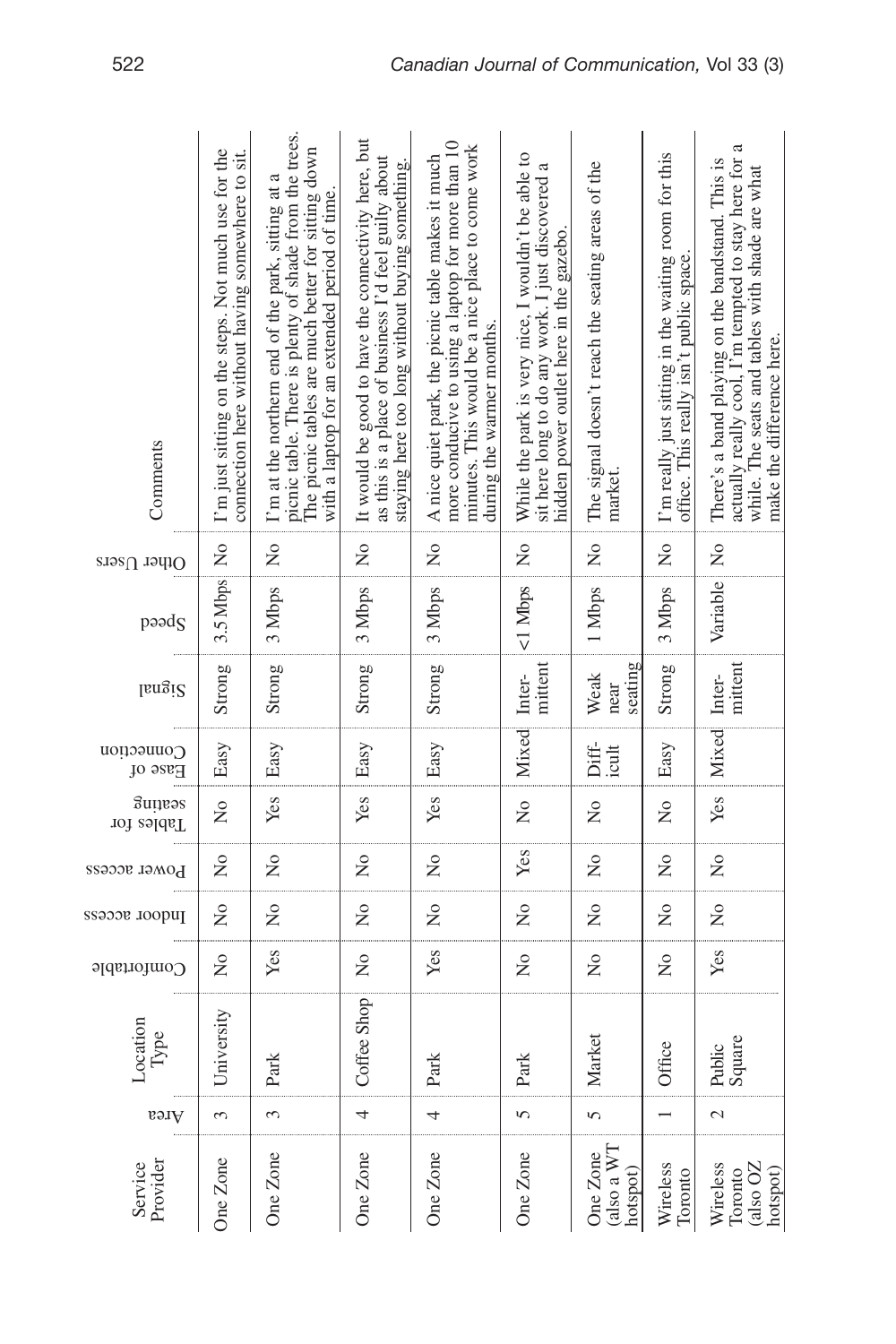| Comments              | The venue has a bar and seating but is closed right<br>now. I wouldn't be able to do any long-term work<br>ust sitting on the steps here. | on a bench on the front patio. This isn't really useful<br>term work. Right now I'm just using my computer<br>This is a bar, but right now it's closed. I'm sitting<br>during the day. This wouldn't be good for long-<br>on my lap. A proper table would be needed for<br>longer term work. | users can fully enjoy access to Wi-Fi. The bugs in<br>away from all the animals should be provided so<br>A very reliable hot spot but a better shaded area<br>the morning will not allow any one to sit in the<br>area for a long time. | having to crouch on the sidewalk at the last hotspot.<br>It's great to be able to sit in a seat again after | This is a patio/garden. A very nice place to sit and<br>work. If I worked in an office here, I'd come<br>putside to work on nice days. | Most of the tenants of this building are technology/<br>The cafe is in the first floor of an office building.<br>creative organizations. Tables and chairs, typical<br>of a small cate. |
|-----------------------|-------------------------------------------------------------------------------------------------------------------------------------------|----------------------------------------------------------------------------------------------------------------------------------------------------------------------------------------------------------------------------------------------------------------------------------------------|-----------------------------------------------------------------------------------------------------------------------------------------------------------------------------------------------------------------------------------------|-------------------------------------------------------------------------------------------------------------|----------------------------------------------------------------------------------------------------------------------------------------|-----------------------------------------------------------------------------------------------------------------------------------------------------------------------------------------|
| Other Users           |                                                                                                                                           | $\overline{\mathsf{x}}$                                                                                                                                                                                                                                                                      | $\frac{1}{2}$                                                                                                                                                                                                                           | $\tilde{\mathsf{z}}$                                                                                        | $\tilde{\mathsf{z}}$                                                                                                                   | Yes                                                                                                                                                                                     |
| paads                 | <1 Mbps No                                                                                                                                | 4 Mbps                                                                                                                                                                                                                                                                                       | 2 Mbps                                                                                                                                                                                                                                  | 2 Mbps                                                                                                      | 4 Mbps                                                                                                                                 | 4 Mbps                                                                                                                                                                                  |
| <b>Signal</b>         | Strong                                                                                                                                    | Weak                                                                                                                                                                                                                                                                                         | Strong<br>$d$ oesn't<br>entire<br>cover<br>park)                                                                                                                                                                                        | Strong                                                                                                      | Strong                                                                                                                                 | Strong                                                                                                                                                                                  |
| Connection<br>Ease of | Easy                                                                                                                                      | Easy                                                                                                                                                                                                                                                                                         | Easy                                                                                                                                                                                                                                    | Easy                                                                                                        | Easy                                                                                                                                   | Easy                                                                                                                                                                                    |
| scating<br>Tables for | $\frac{1}{2}$                                                                                                                             | $\frac{1}{2}$                                                                                                                                                                                                                                                                                | Yes                                                                                                                                                                                                                                     | Yes                                                                                                         | Yes                                                                                                                                    | Yes                                                                                                                                                                                     |
| Power access          | $\frac{1}{2}$                                                                                                                             | $\frac{1}{2}$                                                                                                                                                                                                                                                                                | $\overline{\mathsf{z}}$                                                                                                                                                                                                                 | $\overline{\mathsf{z}}$                                                                                     | $\overline{\mathsf{z}}$                                                                                                                | $\frac{1}{2}$                                                                                                                                                                           |
| Indoor access         | Yes                                                                                                                                       | Yes                                                                                                                                                                                                                                                                                          |                                                                                                                                                                                                                                         | Yes                                                                                                         | Yes                                                                                                                                    | Yes                                                                                                                                                                                     |
| $\Omega$ omfortable   | $\overline{\mathsf{z}}$                                                                                                                   | $\tilde{z}$                                                                                                                                                                                                                                                                                  | Some-No<br>times                                                                                                                                                                                                                        | Yes                                                                                                         | Yes                                                                                                                                    | Yes                                                                                                                                                                                     |
| Location<br>Type      | lery<br>٦ā                                                                                                                                | Bar                                                                                                                                                                                                                                                                                          | Park                                                                                                                                                                                                                                    | Coffee<br>Shop                                                                                              | Garden<br>Patio                                                                                                                        | fee<br>Shop<br>5<br>Cofi                                                                                                                                                                |
| Area                  | 4                                                                                                                                         | 4                                                                                                                                                                                                                                                                                            | 4                                                                                                                                                                                                                                       | 4                                                                                                           | 4                                                                                                                                      | 4                                                                                                                                                                                       |
| Provider<br>Service   | Wireless<br>Toronto                                                                                                                       | Wireless<br>Toronto                                                                                                                                                                                                                                                                          | Wireless<br>Toronto                                                                                                                                                                                                                     | Wireless<br>Toronto                                                                                         | Wireless<br>Toronto                                                                                                                    | Wireless<br>Toronto                                                                                                                                                                     |